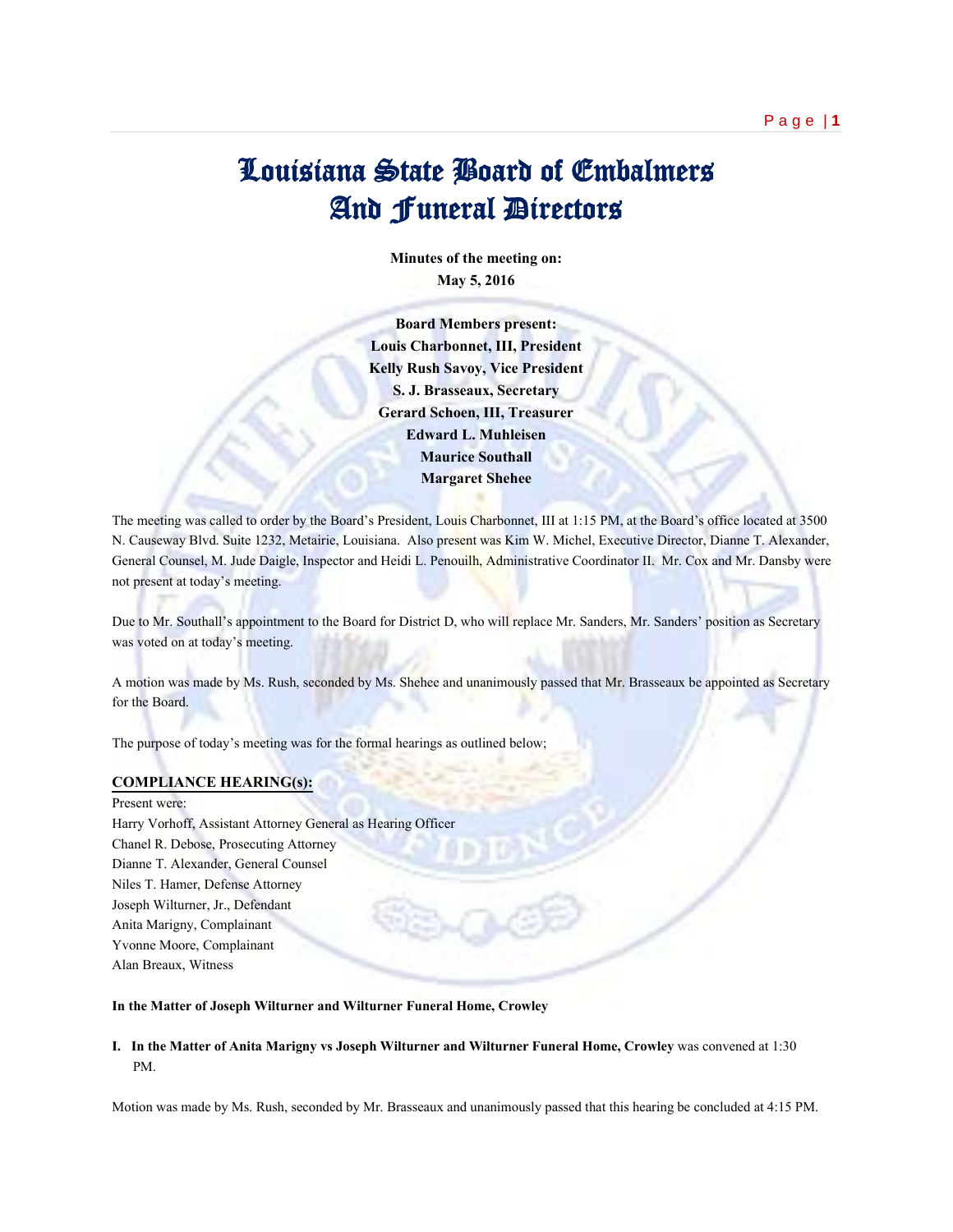**II. In the Matter of Yvonne Moore vs Joseph Wilturner and Wilturner Funeral Home, Crowley** was convened at 4:15 PM.

Motion was made by Ms. Rush, seconded by Ms. Shehee and unanimously passed that this hearing be concluded at 5:40 PM.

Motion was made by Mr. Schoen, seconded by Mr. Brasseaux and unanimously passed that the Board move into Executive Session at 5:45 PM for the purpose of discussing the hearings and possible sanctions.

Motion was made by Mr. Schoen, seconded by Mr. Brasseaux and unanimously passed that the Board move out of Executive Session at 5:55 PM.

A directive was issued by the Chair that the Board will take the matters that were heard today under advisement and that the Board will meet within thirty days to decide upon the matters.

It was also noted by the Chair that Mr. Wilturner's individual license as well as the establishment license for Wilturner Funeral Home, continue to be voluntarily suspended until the Board's next meeting at which time a determination will be made as to the hearings that were heard today.

rances

S.J. Brasseaux, Secretary

Louis Charbonnet, III - President Approved **with date to be determined**